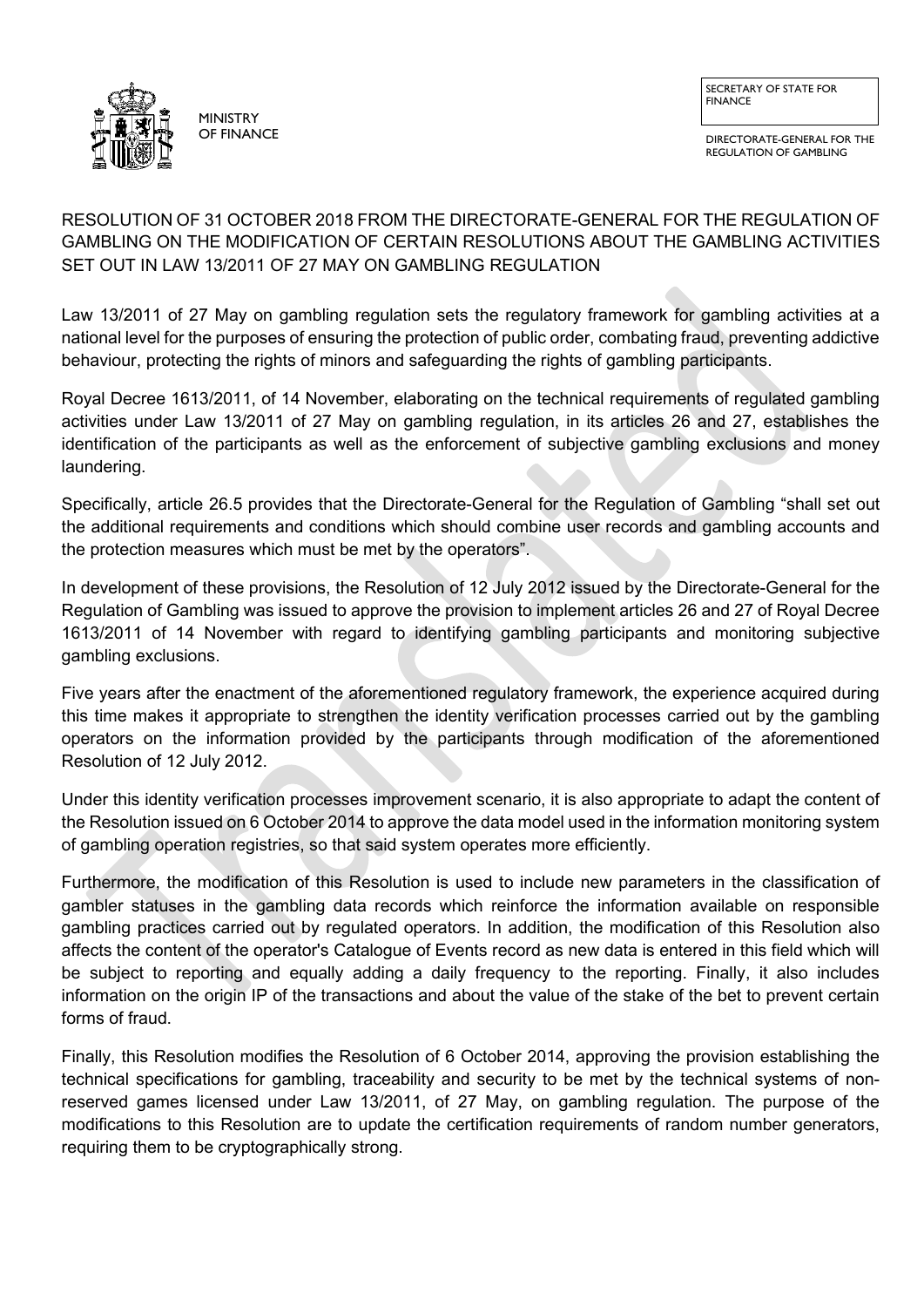

This provision has been submitted to the information procedure on technical and regulatory standards and regulations relating to the services of the information society provided for in Directive (EU) 2015/1535 of the European Parliament and of the Council of 9 September 2015, by which an information procedure is established in terms of technical regulations and rules relating to the services of the information society.

By virtue thereof, and following the favourable report from the State Advocacy of the State Secretariat for Finance under the aegis of the Ministry for Finance, this Directorate-General decides:

**Firstly.** To modify the Resolution issued on 12 July 2012 to approve the provision to implement articles 26 and 27 of Royal Decree 1613/2011 of 14 November with regard to identifying gambling participants and monitoring subjective gambling exclusions as follows:

1. The Fifth section of Appendix I is reworded as follows:

"Fifth. *Checking of identity information and the verification of information provided by the participants.*

1. The operator is responsible for the veracity of the data that appears in its user registrations and for the correct identification of the participants in any gambling that it organises or promotes.

2. Where the applicant can provide their national identity document number (DNI) or their foreigners' identification number (NIE) in their registration process, the operators must:

a) Check the identity data which appears in their user records, through the participants Identity Verification System of the Directorate-General for the Regulation of Gambling or through other systems or alternative verification means.

b) Verify the data provided by the participant through documentary evidence.

3. In those cases, during their registration process, where the applicant is identified as a non-Spanish resident and does not provide a national identity document (DNI) number or foreigners' identification number (NIE), the verification and checking of the data, to be done through the document verification system considered appropriate, will be done by the operator within a month of the registration process having been completed.

4. The operator will choose the appropriate means to prevent resident users registering as non-resident."

2. The Sixth section of Appendix I is reworded as follows:

"Sixth. *Systems for verifying the identity of participants*.

1. In order to facilitate operators in the checking of participants' identity data, the Directorate-General for the Regulation of Gambling will make their participant Identity Verification System available to them, which will allow, through electronic access by operators, real-time verification of applicants' data where they use their national identity document (DNI) or foreigners' identification number (NIE) for their identification.

The participants' Identity Verification System of the Directorate-General for Gambling is the only system whose result is presumed correct and which, in the event of an error, absolves the operator of liability.

In the event of the participants' Identity Verification System of the Directorate-General for the Regulation of Gambling failing to work correctly, the verification of the data will be guaranteed within three days of the request from the operator.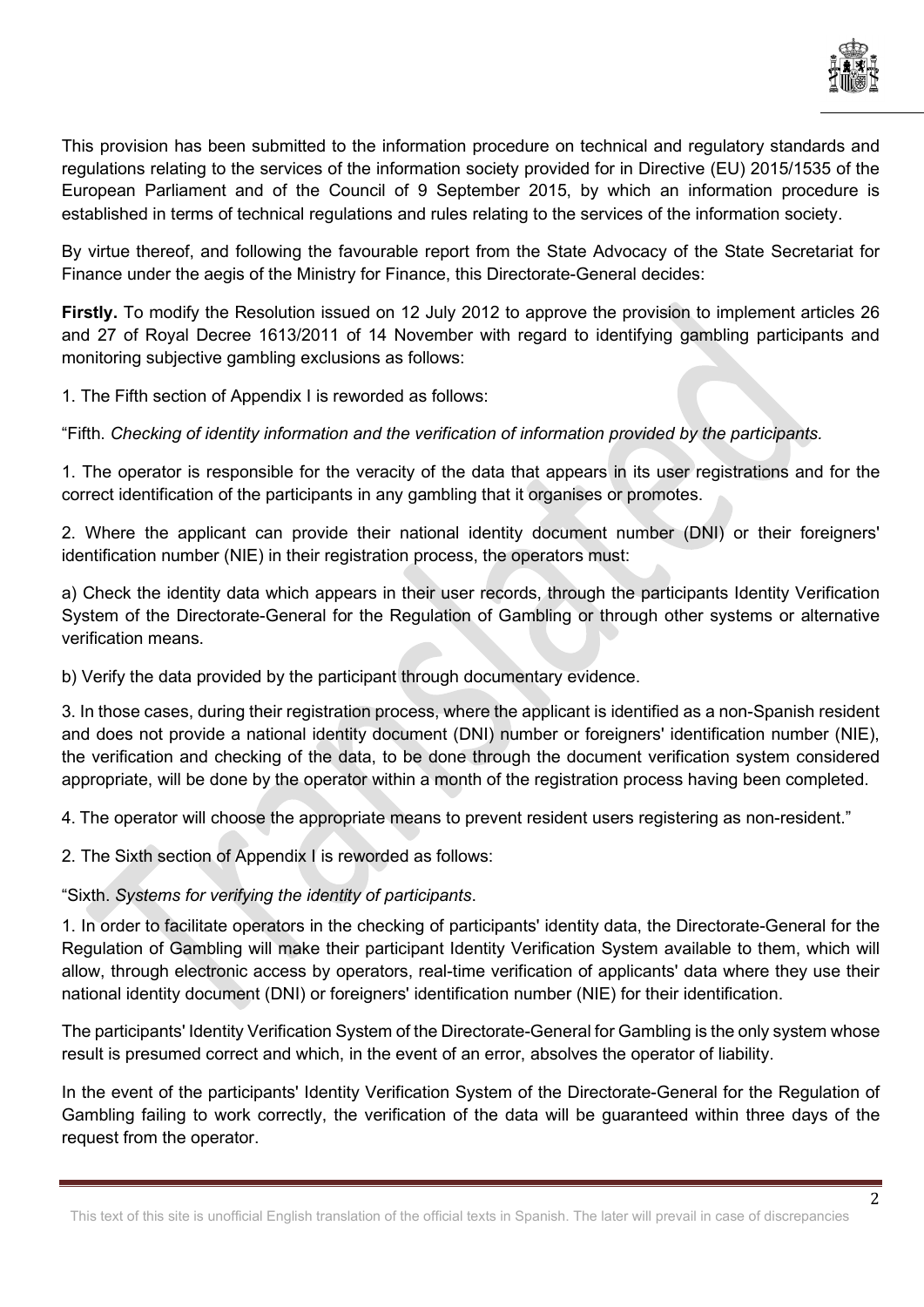

2. The participants' Identity Verification System of the Directorate-General for Gambling does not prevent the operator using alternative systems or methods of verification."

3. The Eighth section of Appendix I will be reworded as follows:

"Eighth. *Document verification and other additional controls*.

1. Regardless of the means used, the operators are those responsible for demanding and validating the documentation necessary to verify that the identity of the gambling participant matches the identity data verified through any of the identity verification systems set out in the sixth section of this Appendix.

2. For the receipt and verification of the documentation required for the documentary verification of the data, the operators will have the means they consider appropriate and which guarantee the security and speed of the process. The Directorate General for the Regulation of Gambling may determine which specific methods guarantee the validity of the entire document verification process.

3. Operators must record and store all steps, queries and requests made for the document verification of the data provided by applicants, as well as those documents received or used for this purpose. The data must be stored together with user registration data for the period of the user's registration pursuant to current regulations.

4. Notwithstanding the process established in the twelfth section of this Appendix, operators will establish additional controls to prevent or avoid fraudulent conduct related to the identity of participants. These controls will be part of the general fraud detection and processing procedures established by the operator and shall be subject to periodic review.

For these purposes, the Directorate-General for the Regulation of Gambling may specifically develop the controls to be established by the gambling operators."

4. The twelfth section of Appendix I is reworded as follows:

"Twelfth. *Activation of the user record*.

1. The activation of user records, where the applicant is a resident of Spain or has provided a national identity document number (DNI) or a foreigners' identification number (NIE), requires the prior verification of such data pursuant to the provisions of paragraph 2 of the Fifth section of this Resolution and a check in the General Register of Gambling Access Bans to ensure the user does not appear in said register.

The operator will proceed as follows:

- a) Users whose identity has not been validated in the participants' Identity Verification System of the DGOJ or in another identity verification service may not take part in any gambling activity or make deposits or withdrawals.
- b) Users correctly identified through any identity verification system and awaiting documentary verification may deposit up to a joint limit of 150 euros and participate in gambling activities but may not make withdrawals irrespective of their amount or nature. The status of these users will be considered as 'pending document identification'.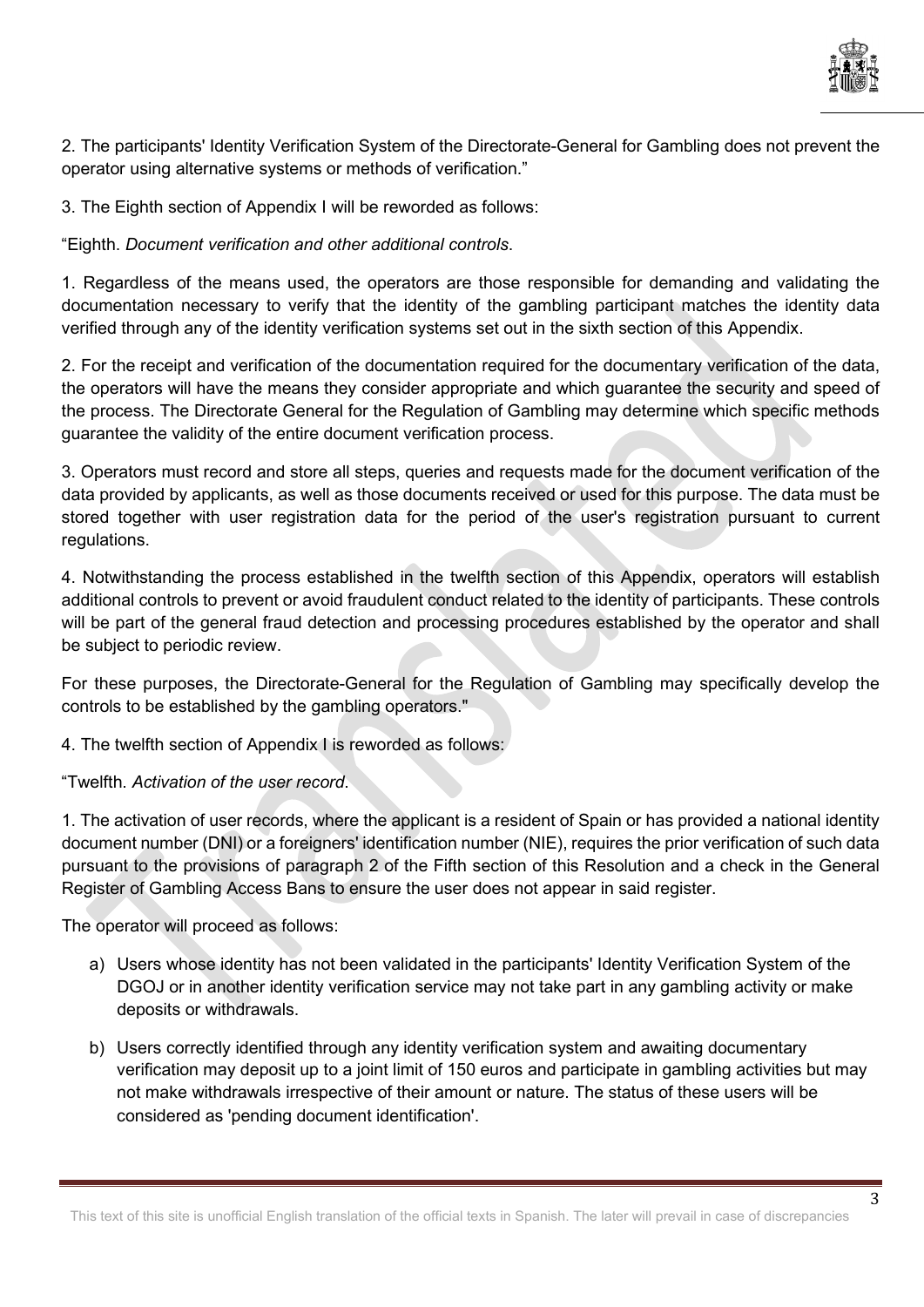

c) Users correctly identified through documentary verification may make deposits, withdrawals and participate in gambling activities. The status of these users will be considered as 'active'.

2. The activation of user records, where the applicant is not resident in Spain and does not provide a national identity document number (DNI) or a foreigners' identification number (NIE), requires the prior verification of such data pursuant to the provisions of paragraph 3 of the Fifth section of this Resolution.

The operator will proceed as follows:

- a) Users who have completed the registration process but are pending document verification cannot gamble or make deposits or withdrawals.
- b) Users correctly identified through the document verification system may make deposits, withdrawals and participate in gambling activities. The status of these users' accounts will be considered as 'active'.

Secondly. To Modify the Resolution of 6 October 2014, approving the data model for use in the information monitoring system of gambling operation registers, as follows:

1. In section 2 ("Definitions") the section "Activation of the user record" is modified, and worded as follows:

## "Activation of the User Record

The activation of the user's record is the process whereby the operator enables the user to participate in gambling whenever the verifications stipulated in the gambling regulations have been carried out."

2. Section 3.3 ("Frequency") is worded as follows:

### "3.3 Frequency

The frequency for reporting information in each type of record is noted in the following table:

| Tipo de <b>Registro</b> |                                               | Registro<br>de<br><b>Usuario</b> | Reg. Usuarios<br>Ganadores<br>S/Reg.Previo<br>Reg. Usuarios<br>Red | Cuenta<br>Jugador | Cuenta de<br>operador | Cuenta de<br>botes y<br><b>Partidas Vivas</b> | Registro<br>de<br>Juego | Ajuste<br>de<br>Apuestas | Catálogo<br>de<br>Eventos |
|-------------------------|-----------------------------------------------|----------------------------------|--------------------------------------------------------------------|-------------------|-----------------------|-----------------------------------------------|-------------------------|--------------------------|---------------------------|
| Periodicidad            | Intervalo en<br>func.<br>del tipo de<br>juego |                                  |                                                                    |                   |                       |                                               |                         |                          |                           |
|                         | <b>Diaria</b>                                 |                                  |                                                                    |                   |                       |                                               |                         |                          |                           |
|                         | Mensual                                       |                                  |                                                                    |                   |                       |                                               |                         |                          |                           |

Sending daily records to the storage system must be carried out by 4 am of the day subsequent to which the information refers.

Sending monthly records to the storage system must be carried out by 11:59 pm of the first day of the following month."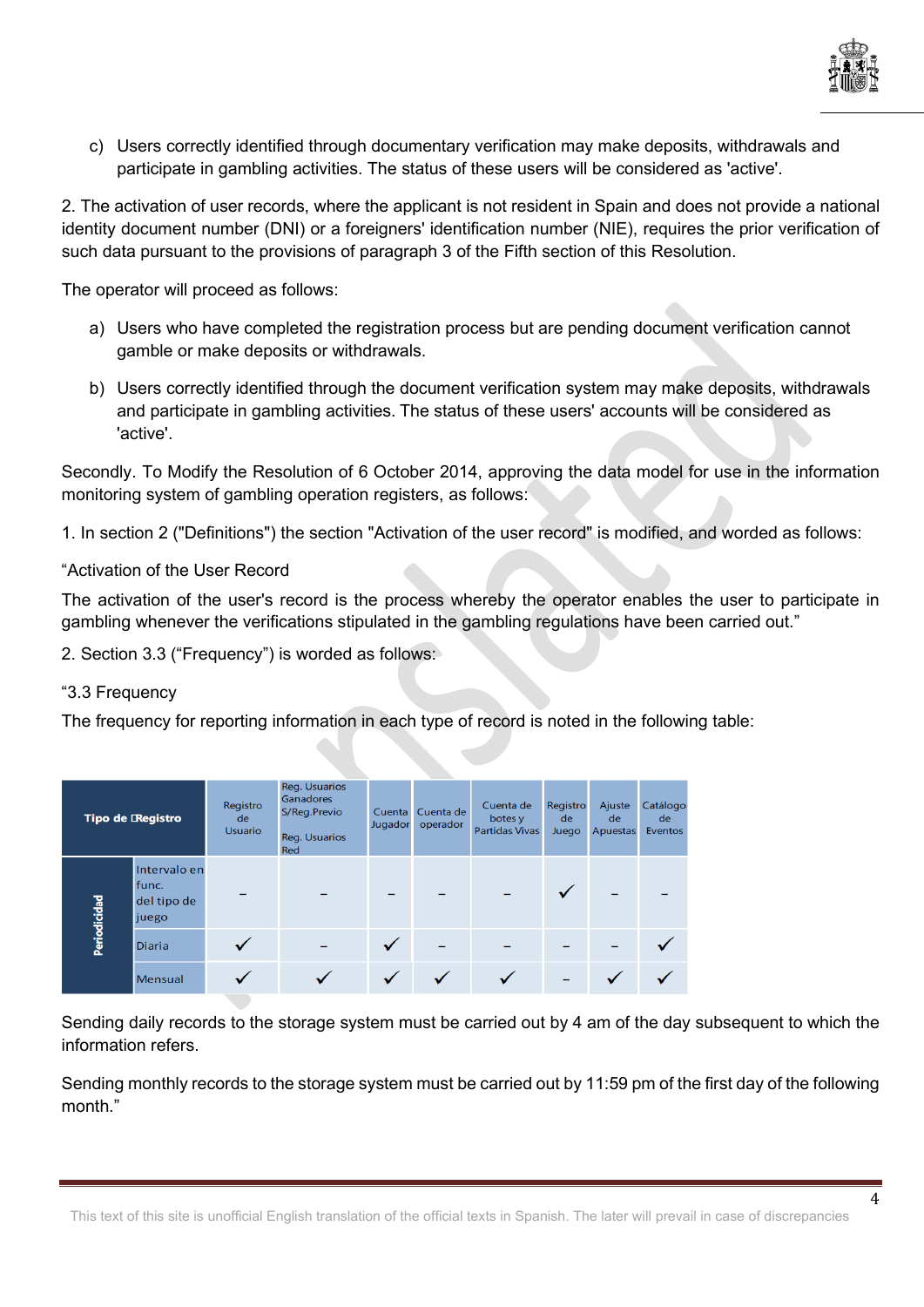

3. In section 3.4.1, ("Detailed User Record (RUD)"), in the section "Content of the record", the heading "Identity verification data" is worded as follows:

"○ Confirmation from the Identity Verification System (SVDI). "Yes" shall be stated where the DGOJ's Identity Verification System was used and positive verification obtained, otherwise "No" shall be stated.

○ Date on which the user's identity was positively confirmed for the first time through the SVDI.

○ Document validation. "Yes" shall be stated where the user's documents were verified and said verification is positive, otherwise "No" shall be stated.

Date on which the user's identity was positively confirmed for the first time through document verification"

4. In section 3.4.5, ("Detailed Gambling Account (CJD)"), in the section headed "Record Content", the sections describing the "Participant's deposits" and the "Participant's withdrawals" are worded as follows:

"● (+/-) Deposits by the participant, broken down by date and payment method, in accordance with the classification of payment method types established in the "Payment Method Types" section of this Resolution.

Amounts deposited by participants shall have a plus sign whereas the minus sign shall be used for any cancellations or adjustments made.

For each deposit operation made by the gambler, it will also include:

• IP: IP address of the gambler's device from which they connect to the gambling platform, whether it be IPv4 or IPv6.

- Type of device: from which the connection is made (Mobile, PC, Tablet, Fixed terminal or Other)
- Device ID: Identifier of the device from which the connection is made".

"● (+/-) Withdrawals by the participant, broken down by date and payment method, in accordance with the classification of payment method types established in the "Payment Method Types" section of this Resolution.

Amounts withdrawn by participants from their gambling account shall have a minus sign whereas the plus sign shall be used for any cancellations or adjustments made.

For each withdrawal operation made by the gambler, it will also include:

• IP: IP address of the gambler's device from which they connect to the gambling platform, whether it be IPv4 or IPv6.

- Type of device: from which the connection is made (Mobile, PC, Tablet, Fixed terminal or Other)
- Device ID: Identifier of the device from which the connection is made".

5. Section 3.4.10 ["Gambling records (JUT, JUD)"], the heading "Generic data common to all types of gambling" is worded as follows:

### "Generic data common to all types of gambling

This text of this site is unofficial English translation of the official texts in Spanish. The later will prevail in case of discrepancies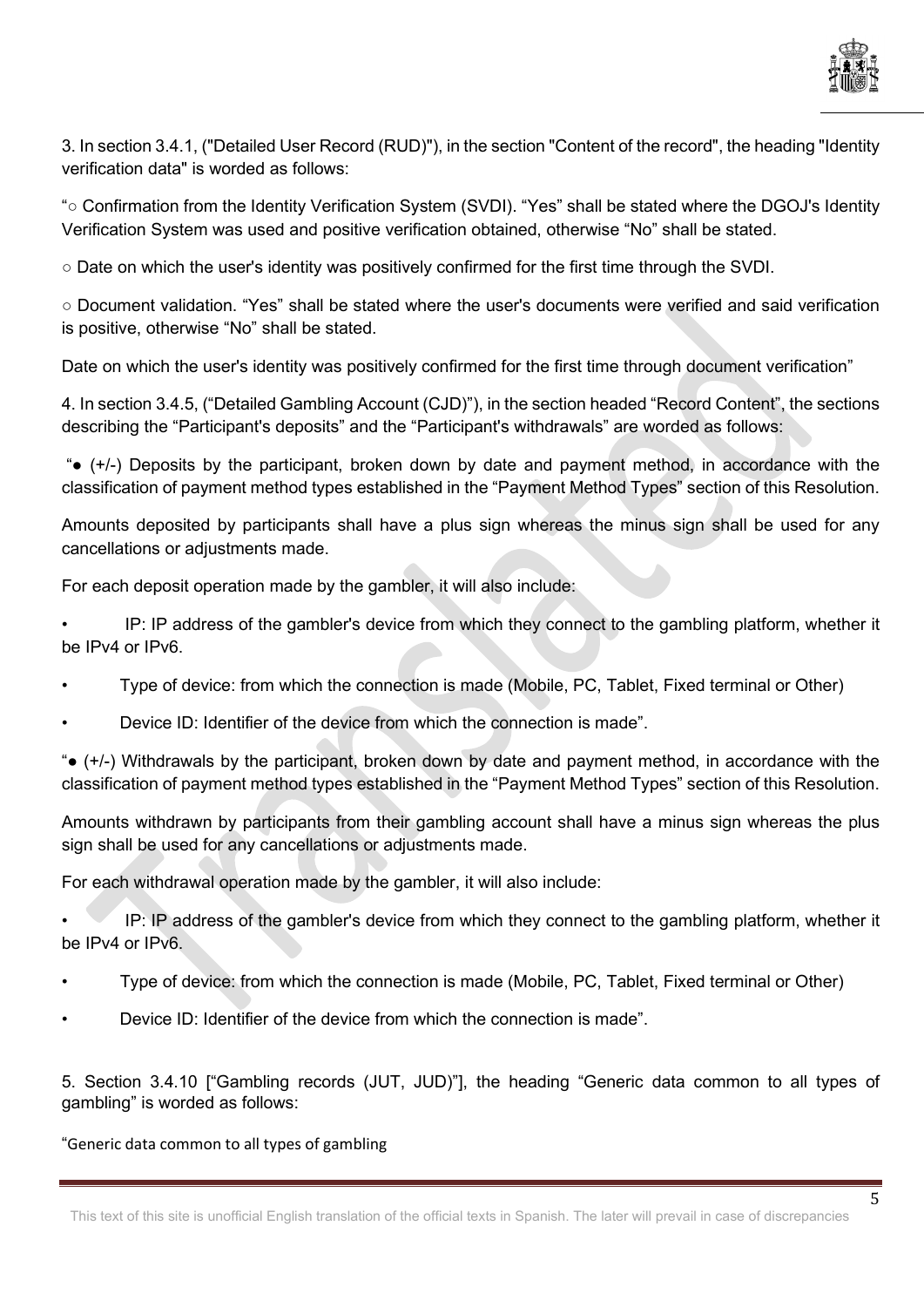

The information to be transmitted is the following (with the inclusion of the most likely symbol):

- Gambling identifier: bet, game, hand, tournament, contest, session.
- Gambling description
- Type of gambling
- Start time/date (bet, game, hand, tournament, contest, session)
- End time/date (bet, game, hand, tournament, contest, session)
- Network gambling: yes/no
- Postponed gambling: yes/no (not to be completed in the case of gambling by session)
- Cancelled gambling: yes/no (not to be completed in the case of gambling by session)
- Suspended gambling: yes/no (not to be completed in the case of gambling by session)
- Total

• Breakdown at a gambler level

- IP: IP address of the gambler's device from which they connect to the gambling platform, whether it be IPv4 or IPv6.
- Type of device: from which the connection is made (Mobile, PC, Tablet, Fixed terminal or Other)
- Device ID: Identifier of the device from which the connection is made

In the event of gambling with international settlement, the operator will only report the details of gamblers pertaining to the ".es" domain."

6. Section 3.4.10 ["Gambling records (JUT, JUD)"], under the heading "Data specific to particular types of gambling", a new point is added to the end of the paragraph marked "Bets":

• Stake: Value of the bet's stake (as a decimal) at the time it is accepted by the gambler

7. Section "3.4.12 Catalogue of Events (CEV)" is worded as follows:

"Information in the catalogue of events

Standardised data on the events making up the betting offers of the operator. It will include all new events or updates about previously reported events on which the operator has laid bets in the period, regardless of whether these events have ended or not.

Operators under obligation

The operators laying bets.

**Frequency** 

- Daily. The information on the events that are new or have been modified on the day will be included on a daily basis.
- Monthly. The information on all the events reported during the month, both the registrations and modifications, will be included on a monthly basis. If there are several modifications in the month for the same event, the information on the last update is that which will be reported.

Catalogue data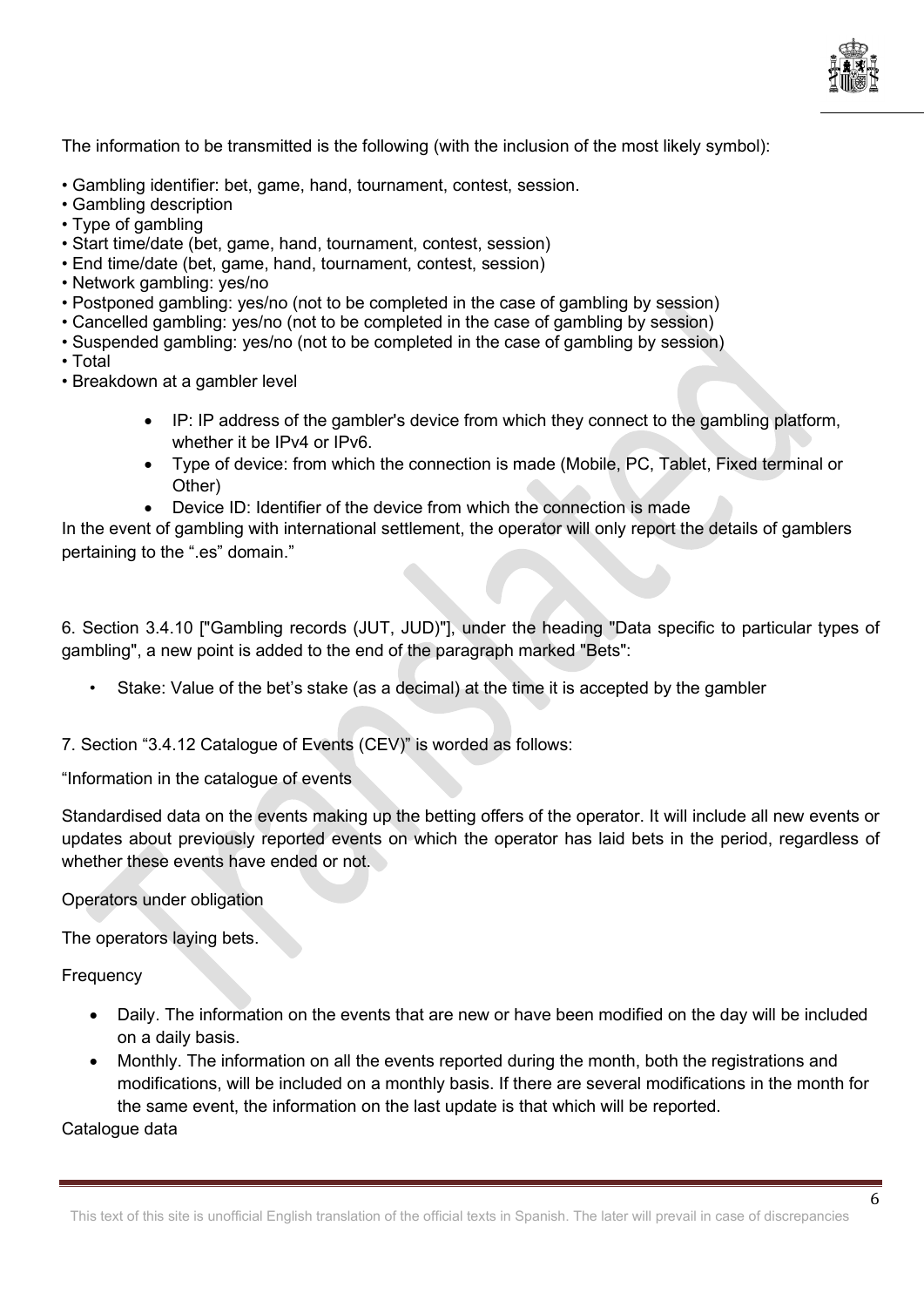

The catalogue shall contain the following data:

- Event identifier
- Event description
- Type of event. Sporting, horse-racing or other bets.
- Sport: the sport shall be identified according to the official classification on the DGOJ website which contains the standardised list of sports used by operators in their betting schedules. Example: "6" for baseball or "9" for boxing.
- Competition: The bets will identify the competition. This field is obligatory where the event pertains to a sporting competition.
- Start date of the event
- End date of the event, or approximate date if unknown at the time of reporting.
- Updated. Boolean field which reports if the event is new ('N') or an update of an event reported in the CEV of the previous month ('S')

## Main controls

All events recorded in the bets by means of an event identifier must be contained within the relevant catalogue. There should be no duplicate events; if a duplicate is reported it is understood that it is an update of the data of a previous event and therefore it must be marked with the Updated='S' field or it will be considered wrong."

8. In Section 3.5.1.1 ("ORT Record: Detailed user record", the entries in the table relating to gambler verification (VSVDI, FVSVDI, VDocumental and FVDocumental) are worded as follows:

| <b>VSVDI</b>        | Verification of the SVDI. S (Yes) shall be stated where the DGOJ's<br>Identity Verification System was used and positive verification<br>obtained, otherwise N (No) shall be stated. |
|---------------------|--------------------------------------------------------------------------------------------------------------------------------------------------------------------------------------|
| <b>FVSVDI</b>       | Date of the first positive verification in the SVDI.                                                                                                                                 |
| <b>VDocument</b>    | Document verification. The value S (Yes) shall be used where the<br>user's documents have been positively verified, otherwise N (No)<br>shall be noted.                              |
| <b>FVDocumental</b> | Date of the first positive verification of documents.                                                                                                                                |

9. In section 3.5.2.1 "CJD record: detailed gambling account", the sections of the table relating to "Deposits" and "Withdrawals" are worded as follows:

| Deposits | This shall contain the total amount deposited in euros during the period as    |
|----------|--------------------------------------------------------------------------------|
|          | well as every deposit made with a record of the deposit date, the code for the |
|          | type of payment method used (based on the payment method list included in      |
|          | the "Payment method types" section), the payment method provider, the          |
|          | amount, the IP from which the operation was made, the device type and its      |
|          | identifier.                                                                    |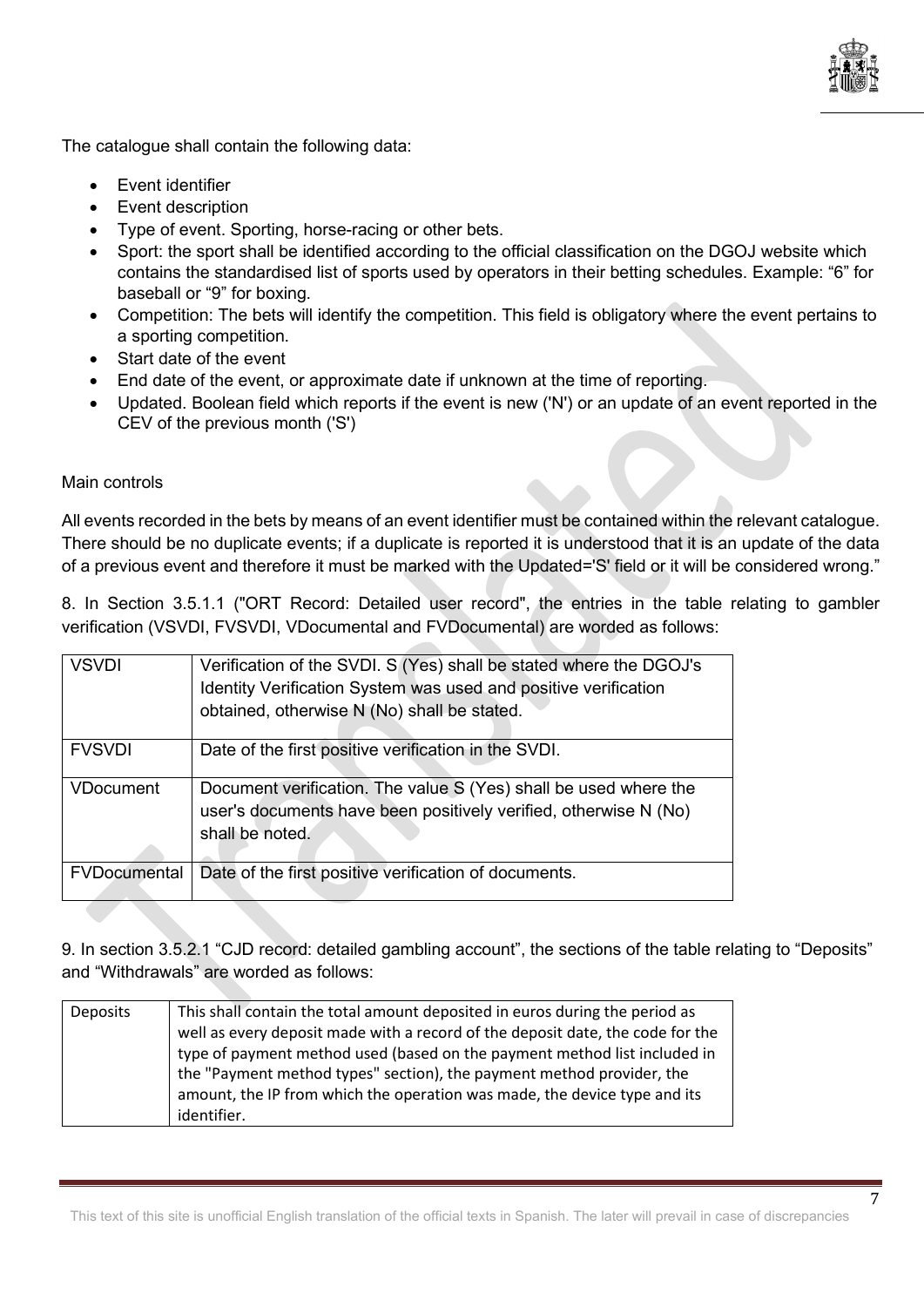



10. In section 3.5.4.1 ("Generic data common to all types of gambling (JUT and JUD)"), the heading "Gambling data broken down (JUD)" is replaced by the following:

*"*Gambling data broken down (JUD)

| Identifier of the gambling<br>activity | Unique identifier of the specific event creating the obligation to report<br>to the SCI. The specific event depends on the type of gambling:<br>Bets: every combination of events and circumstances on<br>which the player places a bet.<br>Poker cash and baccarat: every hand<br>$\bullet$<br>Poker tournament: every tournament<br>Bingo: every bingo game<br>٠<br>Contests: every contest<br>Roulette, blackjack, additional games and online slot<br>$\bullet$ |
|----------------------------------------|---------------------------------------------------------------------------------------------------------------------------------------------------------------------------------------------------------------------------------------------------------------------------------------------------------------------------------------------------------------------------------------------------------------------------------------------------------------------|
|                                        | machines: every session                                                                                                                                                                                                                                                                                                                                                                                                                                             |
| End time/date                          | Time and date when the specific event creating the obligation to                                                                                                                                                                                                                                                                                                                                                                                                    |
|                                        | report to the SCI ended. This Date must correspond to the same End                                                                                                                                                                                                                                                                                                                                                                                                  |
|                                        | Date/Time reported in the JUT file for the same Gambling ID.                                                                                                                                                                                                                                                                                                                                                                                                        |
| Breakdown<br>regarding                 | (-) Wagers                                                                                                                                                                                                                                                                                                                                                                                                                                                          |
| player                                 | (+) Prizes                                                                                                                                                                                                                                                                                                                                                                                                                                                          |

This text of this site is unofficial English translation of the official texts in Spanish. The later will prevail in case of discrepancies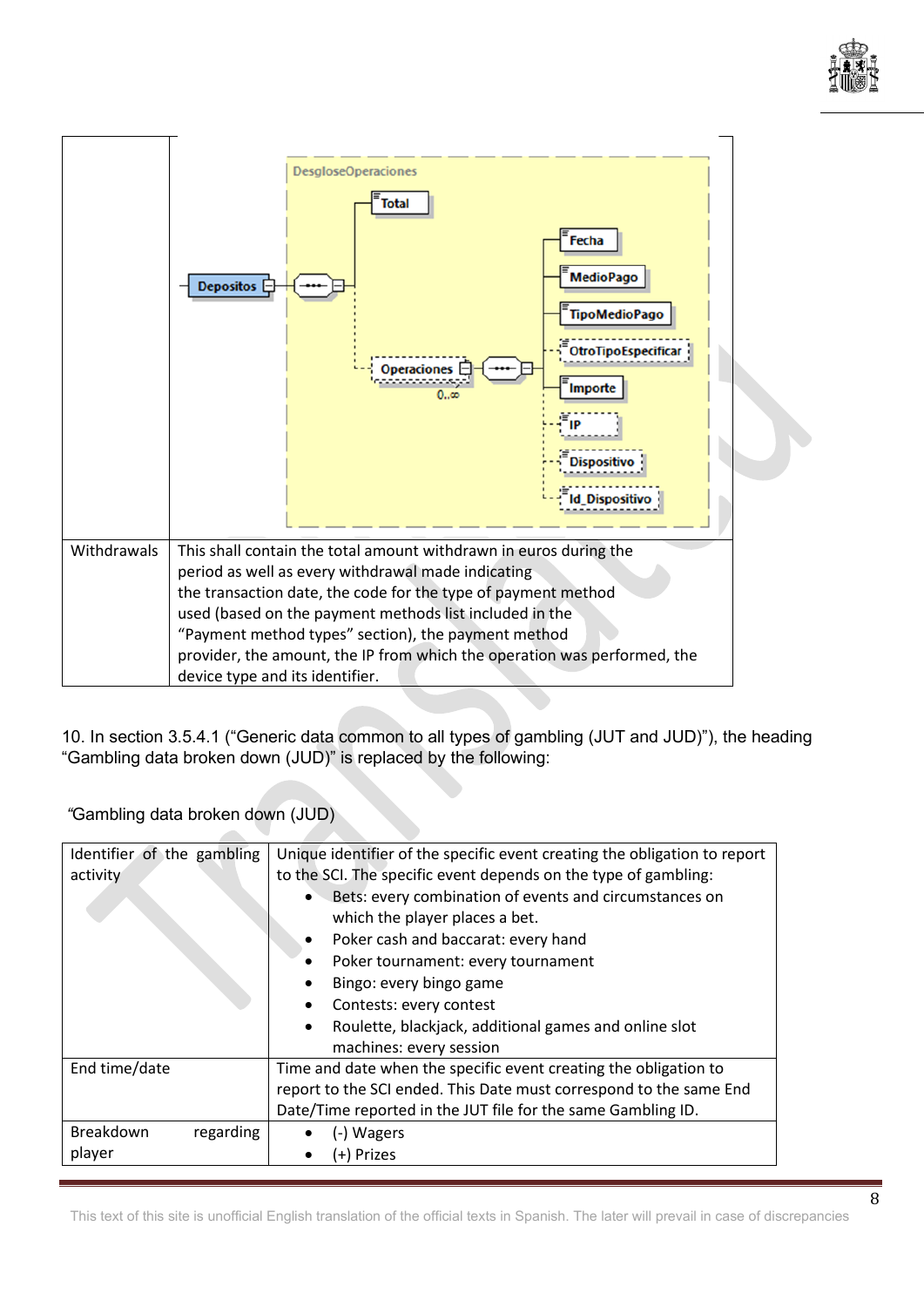

| $\bullet$ | (+) Prizes in kind, monetary value                                           |
|-----------|------------------------------------------------------------------------------|
| $\bullet$ | Breakdown of the prizes in kind: description and value of the<br>prize $(+)$ |
|           | IP                                                                           |
| $\bullet$ | Device (PC; MO (Mobile); TB (Tablet); TF (Fixed terminal); OT<br>(Others))   |
|           | Device ID                                                                    |

11. In section 3.5.4.2 ("Data specific to bets") the heading "The breakdown by player takes into consideration" is worded as follows:

"The breakdown by player takes into consideration

| TicketID                 | Ticket obtained by the participant upon the close of<br>bets.                                                                                                                                                                                                                                                                                   |
|--------------------------|-------------------------------------------------------------------------------------------------------------------------------------------------------------------------------------------------------------------------------------------------------------------------------------------------------------------------------------------------|
| Time and Date of the bet | Time and date when the player placed the bet                                                                                                                                                                                                                                                                                                    |
| List of exchange bets    | It must be noted whether it is a challenge or not. It is<br>considered that there is a challenge when the person<br>placing the bet knows<br>the person against whom they are betting<br>A list of tickets associated with each exchange shall also be<br>included:<br>DesgloseCruzadas A<br><b>LayBack</b><br>$Cruces$ $\Box$<br>Ticket<br>າ ຫ |
| Tax charge               | Value of the bet's stake at the time it is accepted by the<br>gambler                                                                                                                                                                                                                                                                           |

12. Section 3.5.6 ("Record of Catalogue of events") will include the following text in the last line of the table:

| Updated | Y/N                                                                       |
|---------|---------------------------------------------------------------------------|
|         | The field is optional and if it is not reported that means that the event |
|         | is new. If it is an update to a previously reported event, the field is   |
|         | obligatory and must be reported with an 'S'.                              |

13. Section 3.5.7.2 ("Gambler status") is replaced by:

# *"3.5.7.2 Gambler status*

The "status" of the gambler comprises two fields:

CNJStatus under which the operator is requested to differentiate between:

• A: Active. Reflects the status of a gambler duly identified and verified through documents.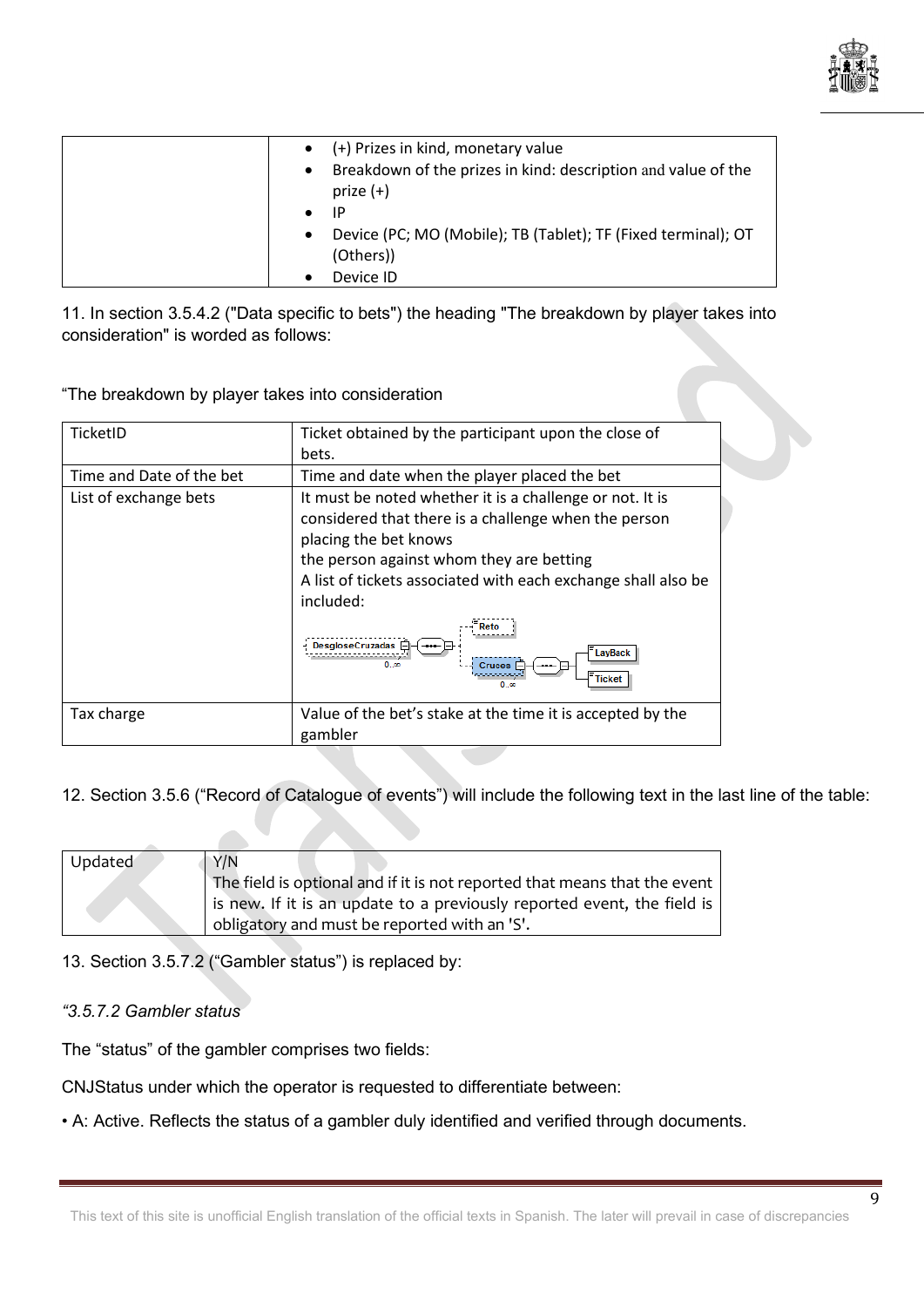

• PV: Pending document verification. Reflects the status of a resident gambler whose identity has not been verified reliably through a document verification system.

• S: Suspended. This is the status of the gambler who the operator has decided to suspend after 2 years of uninterrupted inactivity.

• C: Cancelled. This is the status of the gambler who has been cancelled after 4 years of suspension.

• SC: Precautionary suspension. This is the status of the gambler with a precautionary suspension from the operator for suspected collusion or fraudulent behaviour or for having allowed third parties to use the user record.

• AC: Contract cancellation. This is the status of the gambler who, after having been suspended on a precautionary basis, the operator has considered it proven that the participant had taken part in fraud, collusion or allowed third parties to use the account, and the operator has decided to unilaterally terminate the contract.

• PR: Individual prohibition. This is the status of the gambler subject to any of the individual prohibitions stipulated in article 6 of Gambling Act 13/2011 (minors, registered in the RGIAJ, connected parties, etc.)

• AE: Self-excluded. This is the status of the gambler who has voluntarily excluded themselves from the gambling offered by the operator.

• O: Others. Other situations in which a gambler may be found and not included in any of those before.

OperatorStatus, under which the operator enters the name of the status as given on its platform."

14. In section 4.2 ("Directory structure"), heading "Levels 3, 4, 5 and 6", the paragraph "JU: Gambling" is modified and written as follows:

# "JU: Gambling

- <YYYYMMDD>: Current day
	- JUT: Gambling (totals).
	- Sub-folder for each type of gambling (according to the list under "Type of Gambling") o JUD: Gambling (by player)
		- Sub-folder for each type of gambling (according to the list under "Type of Gambling")
- **Previous**
- **Monthly** 
	- o **JUA: Bet Adjustments**<br> **O CEV: Catalogue of Eve** 
		- CEV: Catalogue of Events (monthly)
- Daily lottery
	- o CEV: Catalogue of Events (daily)

15. In section 4.3 ("Packaging of the gambling data") the second paragraph is modified and worded as follows:

"Level 4 for Gambling shall have a folder for the monthly files, another for the daily frequency, a folder for the current day and another folder for previous days: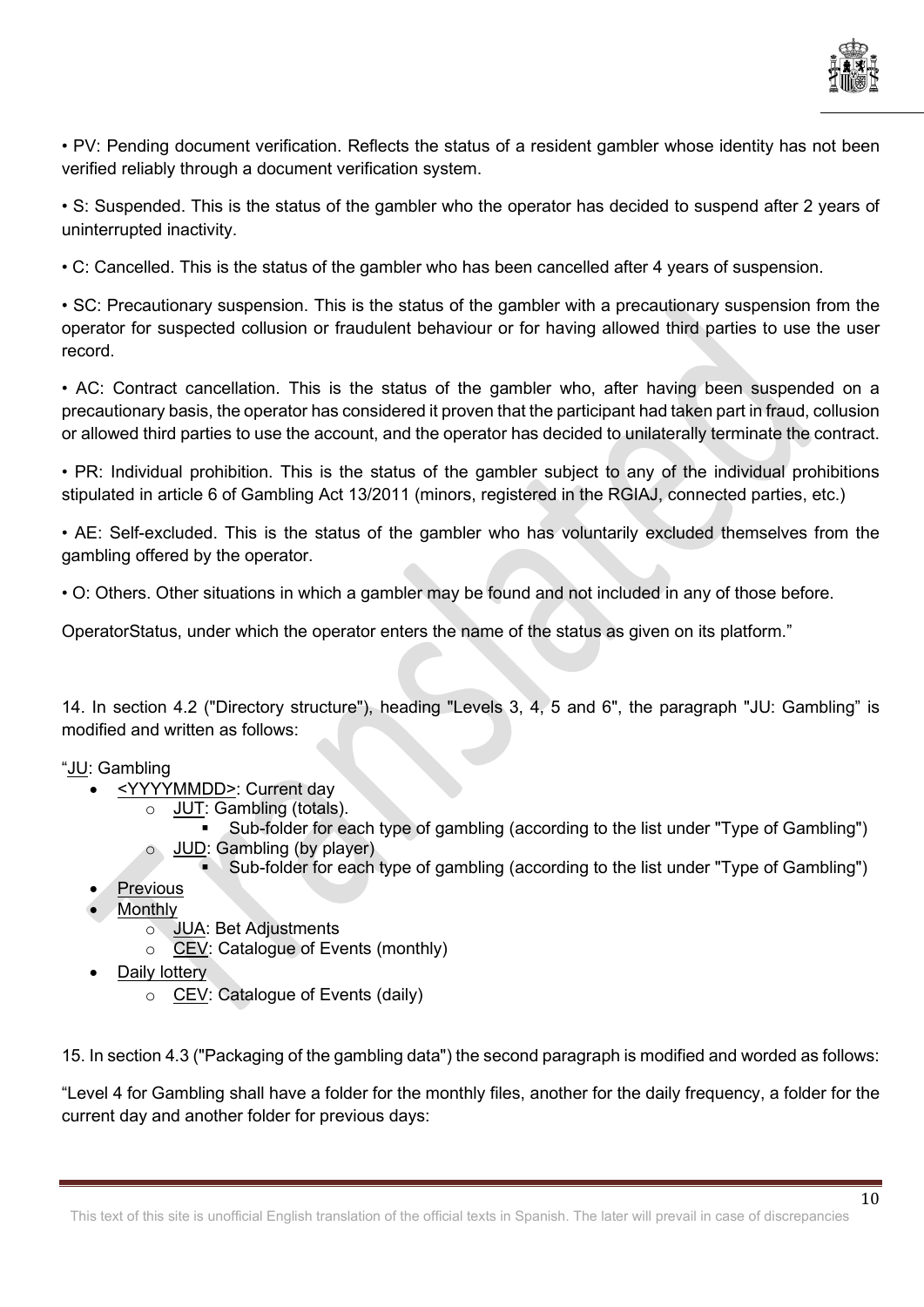

- Monthly: For depositing the files containing the bet adjustments (JUA) and the catalogue of events (CEV), on a monthly basis
- Daily: For depositing the daily catalogue of events (CEV) files
- YYYYMMDD: For the current day. The Gambling records (JUT and JUD) are created in real-time. The current day shall contain all individually created batches/files.
- Previous: For the preceding days"

16. Section 4.4.5 ("JUA: Bet Adjustments and CEV: Catalogue of Events") is reworded as follows:

"The naming structure is: <OperatorID>\_<StorageID>\_<Type>\_<Sub-type>\_<Frequency>\_<Date>\_<BatchID>.zip

Values:

- <OperatorID> is the operator's identifier.
- <StorageID> is the identifier of the Storage System.
- <Type> will be JU.
- <Sub-type> can be: JUA or CEV.
- <Frequency> can be: D (daily) or M (monthly).
- <Date> is the date to which the data relates (not the date of transmission to the Storage System). For daily information the format will be YYYYMMDD whereas monthly information will be YYYYMM.
- <BatchID> is the identifier of the batch"
- 17. Section 4.5.6 ("Periodic records") is worded as follows:

#### "4.5.6 Periodic records

Records with periodic information are based on two types derived from the RecordBase. They contain additional fields allowing for the description of the frequency with which data is recorded. They are new abstract record types, thus they cannot be immediately submitted.

If the record is subiect to monthly and daily recording (RUD, RUT, CJD, CJT and CEV), the RecordPeriodicBase shall be used.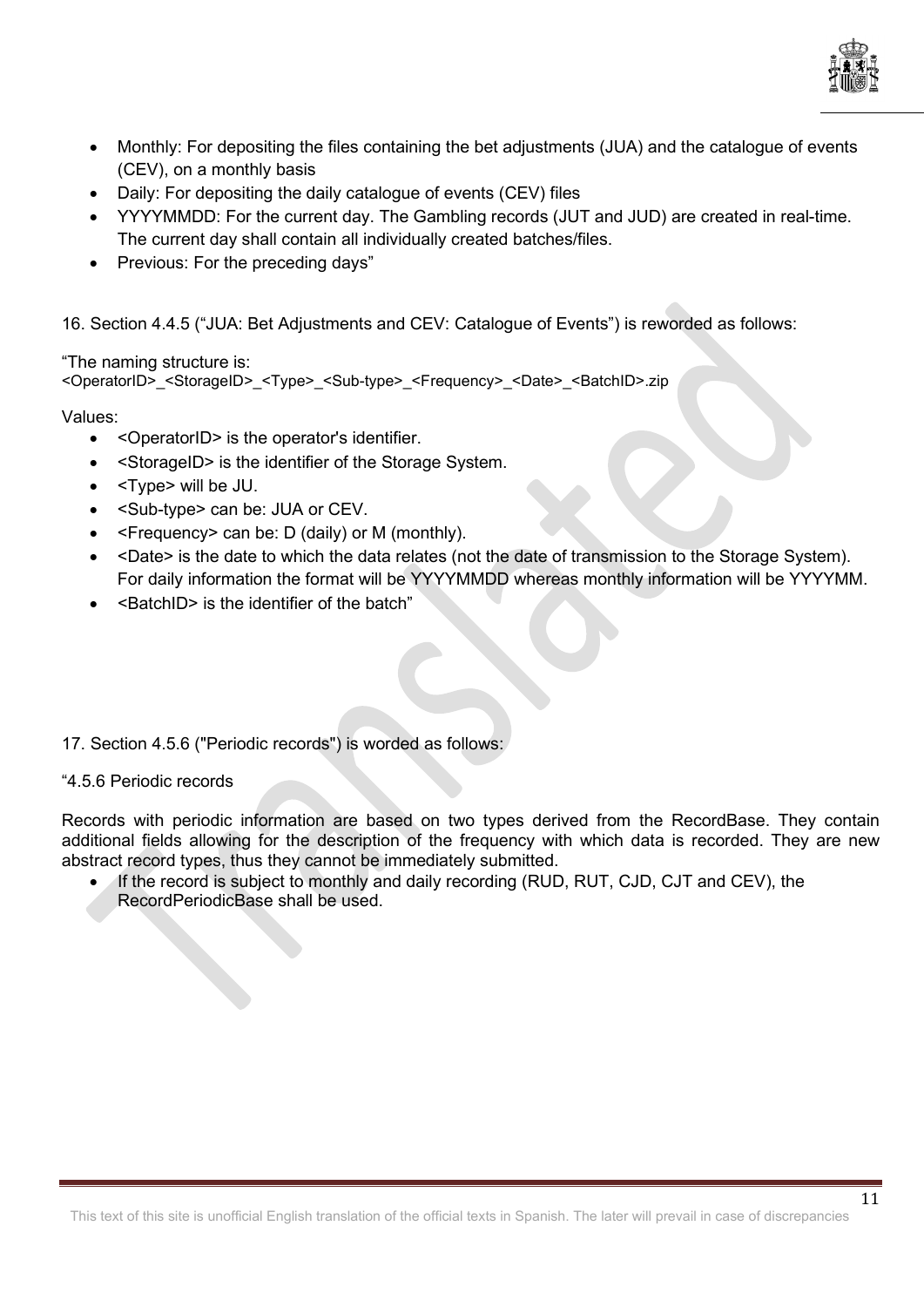



• If the record can only be recorded on a monthly basis (OPT, ORT, BOT, RUR, RUG and JUA), the RecordMonthlyBase shall be used.



18. In section 4.5.11 ("Repeated breakdowns"), the part "BreakdownOperations" is worded as follows:

### "BreakdownOperations

Total amount and breakdown of each payment or collection transaction.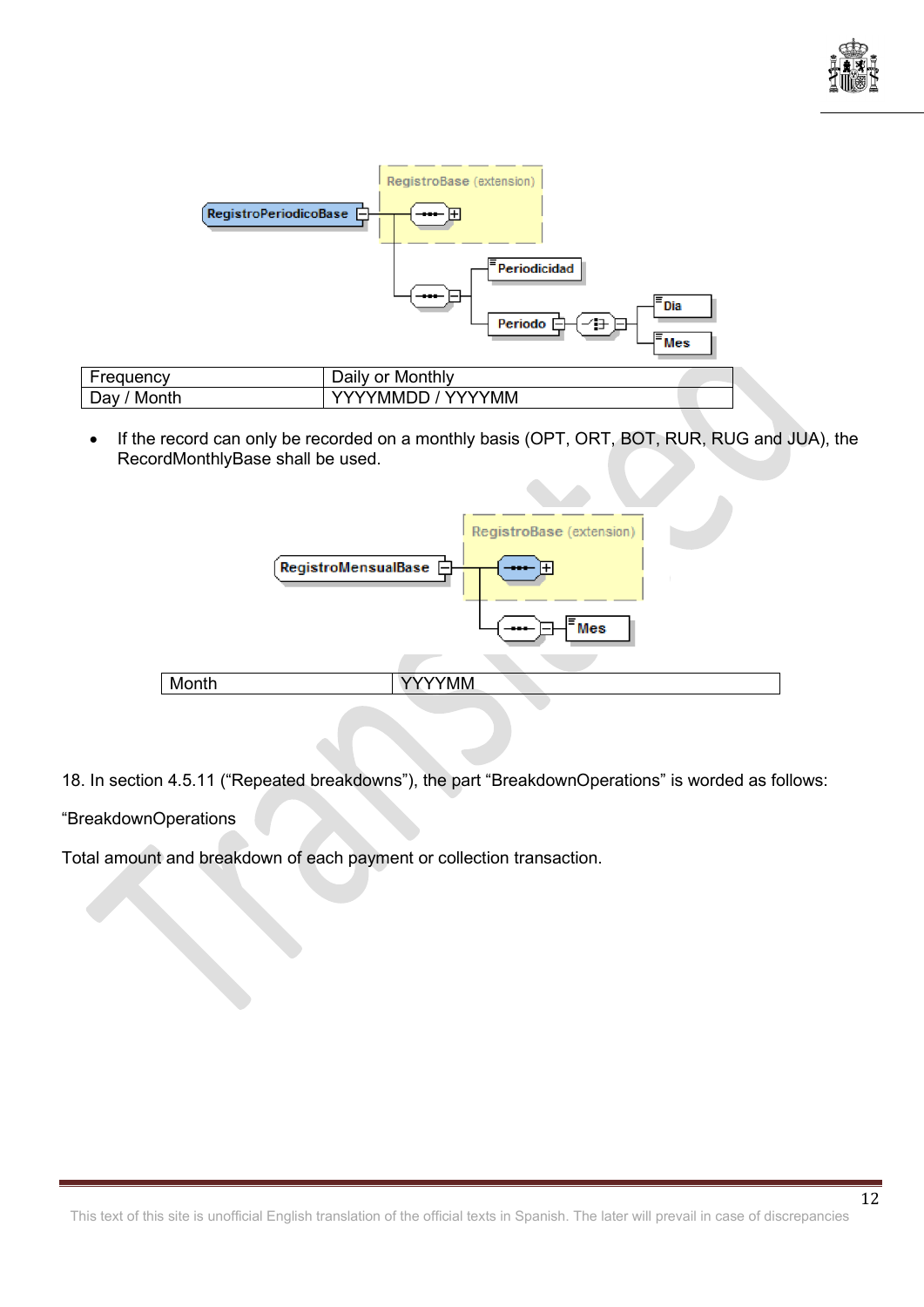



Thirdly. Modify the Resolution of 6 October 2014, approving the regulation developing the technical specifications for gambling, traceability and security that must be met by the non-reserved technical gambling systems licensed under the Law 13/2011 of 27 May on gambling regulation in the following terms.

1. Section 3.5.1 Functioning of the GNA is reworded as follows:

"3.5.1 Functioning of the GNA. At a minimum, the random number generator must comply with the following requirements:

- The generated randomised data must be statistically independent.
- The randomised data must be distributed evenly within the established range.
- The randomised data must remain within the established range.
- The generated randomised data must be unpredictable (its prediction must not be computable without knowing the algorithm and the seed).
- The series of generated data must not be reproducible.
- The random number generator is to be cryptographically strong.
- It must not be possible to synchronise different applications of the GNA which would allow the output of one to predict the output of the other.
- The seeding/reseeding techniques must not allow any prediction of the output.
- The mechanisms for generation must have successfully passed the different statistical tests that prove its random nature. The technical system may share a GNA or its application for one or more games provided that the random behaviour of the system is not compromised".